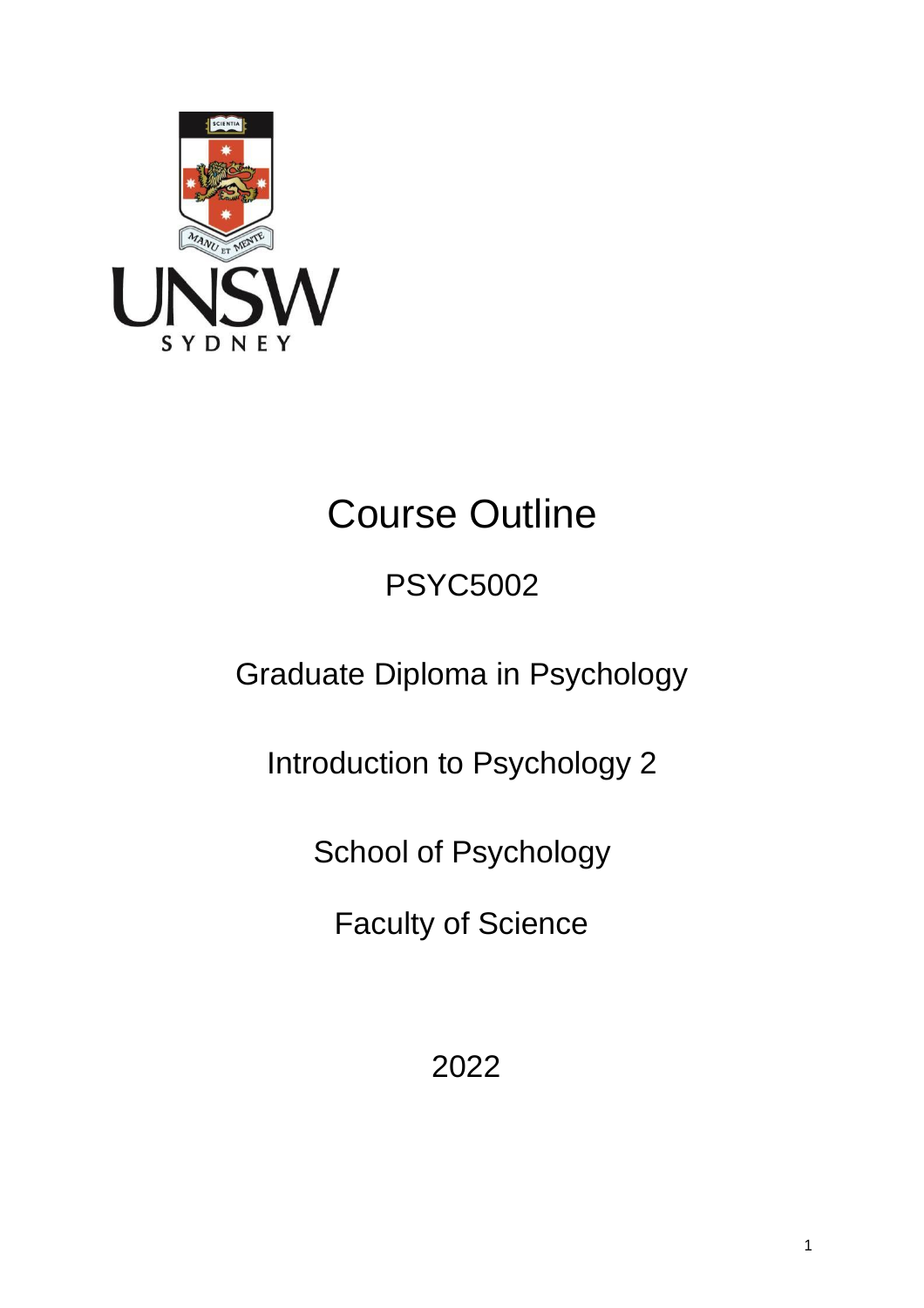## **1. Staff**

| <b>Position</b>    | <b>Name</b> | Email | <b>Consultation times and</b><br><b>locations</b> | <b>Contact</b><br><b>Details</b> |
|--------------------|-------------|-------|---------------------------------------------------|----------------------------------|
| Course<br>Convenor |             |       | Email                                             | Email                            |

## **2. Course information**

| Units of credit:                     | 6                                                                                                         |
|--------------------------------------|-----------------------------------------------------------------------------------------------------------|
| Pre-requisite(s):                    | Program Pre-requisite: Bachelor's Degree of any kind<br>(Australian Qualification standard or equivalent) |
| <b>Teaching times and locations:</b> | <b>Online</b>                                                                                             |

#### **2.1 Course summary**

This course introduces the content and methods of psychology as a basic science, with emphasis on the biological bases of behaviour. Specific topics covered in this course include: Abnormal psychology, memory and cognition, perception, animal learning, neurobiology and consciousness. The course will explore a range of the basic phenomena within an area and the neural bases of these behaviours.

#### **2.2 Course aims**

This course deals with the basic knowledge about content and methods of biological bases of human behaviour. It aims to provide students with a basic understanding of abnormal psychology, perception, memory and cognition, animal learning, neurobiology and consciousness. The course aims to provide students with basic knowledge of the neuroanatomy and neural processes which underpin these psychological phenomena.

## **2.3 Course learning outcomes (CLO)**

At the successful completion of this course the student should be able to:

- 1. Demonstrate knowledge and understanding of the major concepts, theoretical andempirical evidence for the physiological processes that underpin associative learning, neurobiology, cognition, abnormal psychology and perception.
- 2. Demonstrate an understanding for the role of the scientific method in psychology, with afocus on physiological psychology, including the importance of evidence-based practice
- 3. Develop critical thinking skills in the context of psychology allowing you to evaluate research methodology, including research design and the interpretation of results.
- 4. Develop an understanding of the values, research and professional ethics of psychology, with a focus on clinical psychology enabling you to appreciate the importance of evidence based diagnostic tools and treatment strategies in clinical psychology.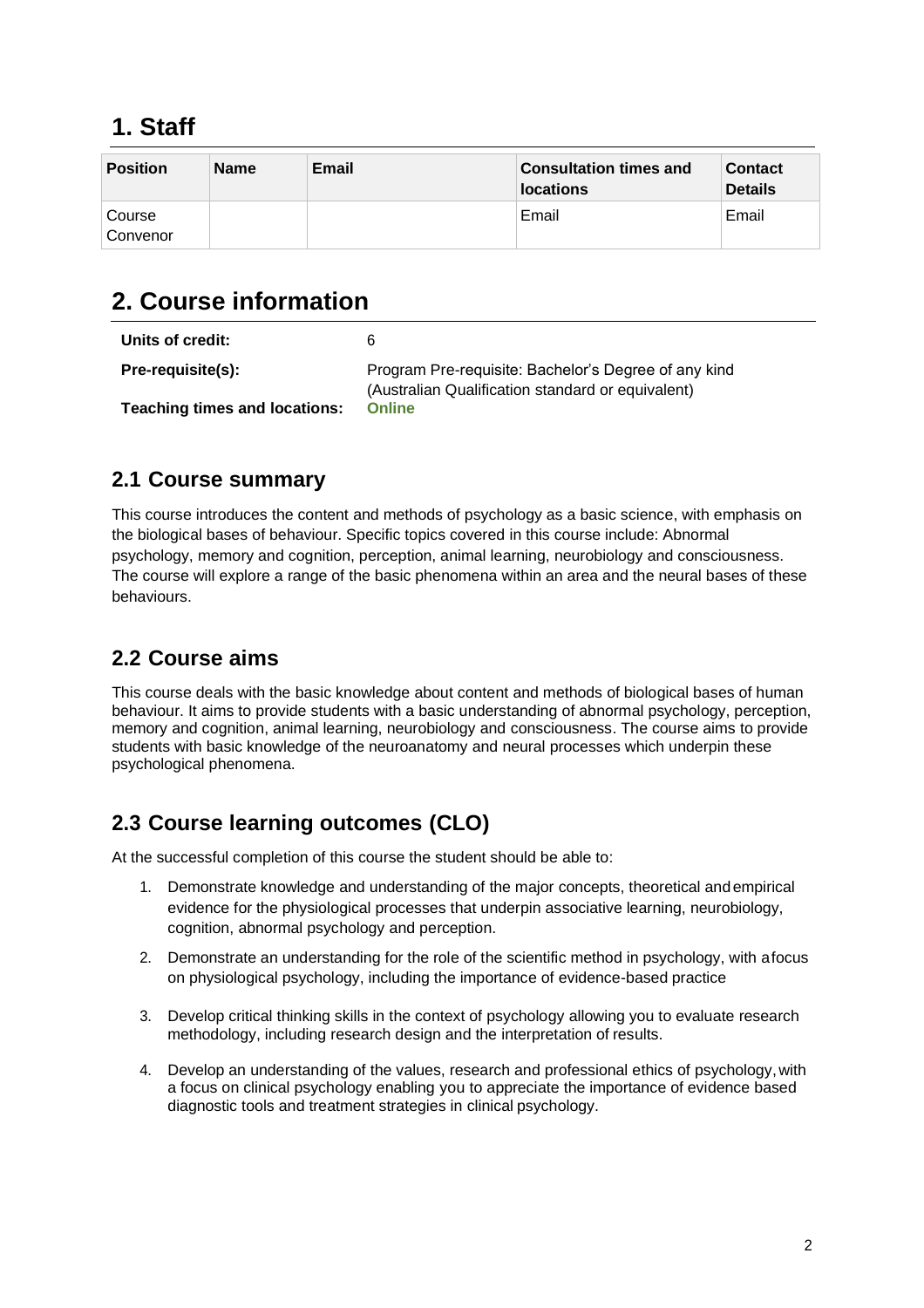- 5. Develop effective written, oral and online discussion skills in the context of psychology enabling you to contribute in a meaningful manner to group discussions andcollaborative team work.
- 6. Apply the principles of psychology to everyday life with a focus on applying psychological theories to evaluate and understand the neural bases that underpin a range of human behaviours.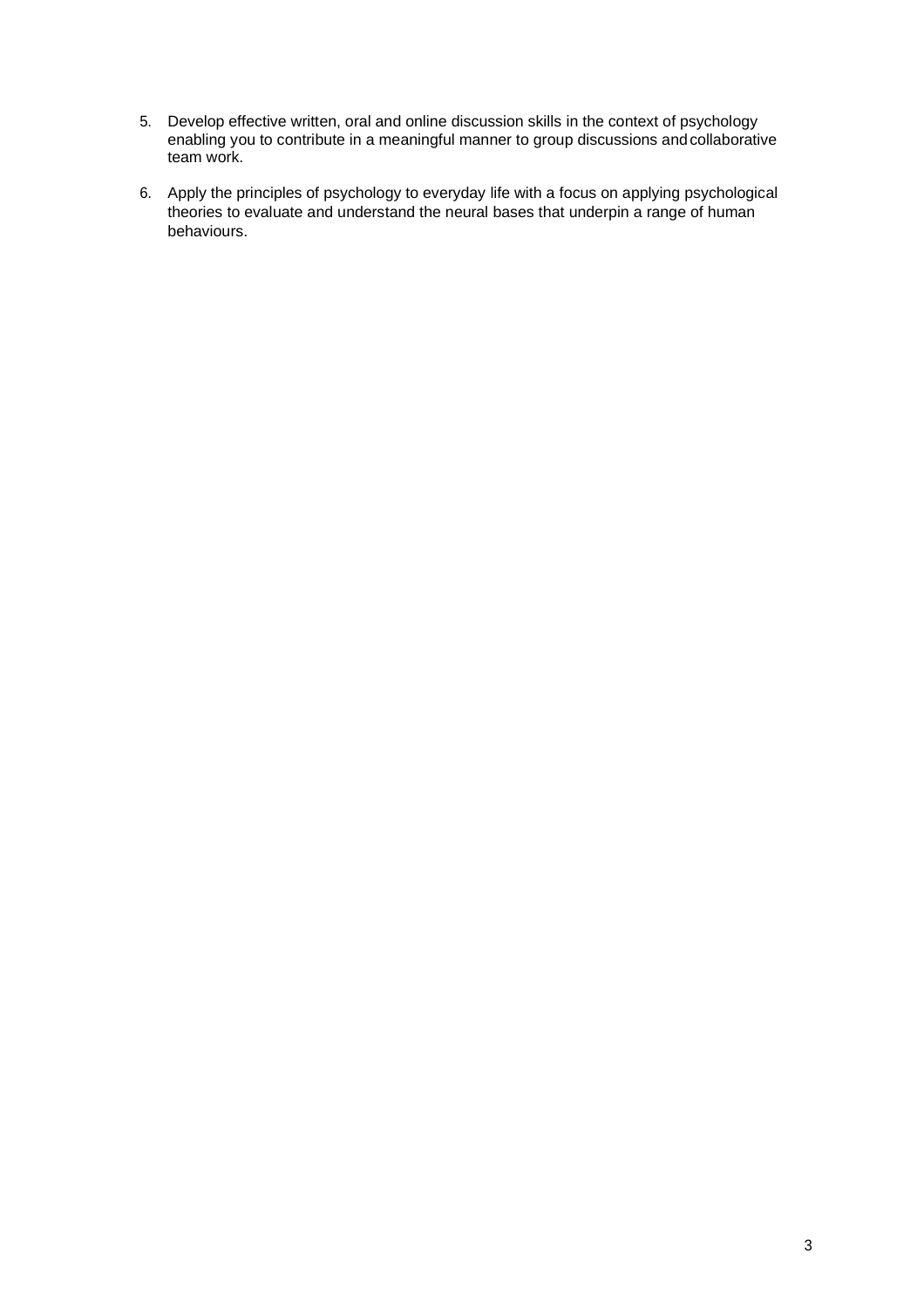|            |                                                                                                |                                                          | <b>Program Learning Outcomes</b>                              |                                       |                                                       |                                                                                                |                                                                     |
|------------|------------------------------------------------------------------------------------------------|----------------------------------------------------------|---------------------------------------------------------------|---------------------------------------|-------------------------------------------------------|------------------------------------------------------------------------------------------------|---------------------------------------------------------------------|
| <b>CLO</b> | 1. Knowledge                                                                                   | 2. Research<br>Methods                                   | 3. Critical Thinking<br><b>Skills</b>                         | 4. Values and<br><b>Ethics</b>        | 5.<br>Communication,<br>Interpersonal and<br>Teamwork | 6. Application                                                                                 | <b>Assessment</b>                                                   |
| 1.         | Lectures<br><b>Tutorials</b><br>Online activities<br>Readings<br>Formative revision<br>quizzes |                                                          |                                                               | Formative<br>revision quizzes         | <b>Tutorials</b><br>Q and A forum                     | Lectures<br><b>Tutorials</b><br>Online activities<br>Readings<br>Formative<br>revision quizzes | Secured quizzes<br>Essay<br><b>Oral Presentation</b><br>Peer review |
| 2.         | Lectures<br><b>Online Activities</b><br><b>Tutorials</b>                                       | <b>Online Activities</b><br>Readings<br><b>Tutorials</b> | <b>Online Activities</b><br>Readings<br>Tutorials             |                                       | Online activities                                     |                                                                                                | Secured quizzes<br>Essay<br><b>Oral Presentation</b><br>Peer review |
| 3.         | Lectures<br><b>Tutorials</b><br>Online activities                                              |                                                          | Lectures<br><b>Tutorials</b><br>Online activities<br>Readings |                                       | <b>Tutorials</b>                                      | Tutorials<br>Online activities                                                                 | Secured quizzes<br>Essay<br><b>Oral Presentation</b><br>Peer review |
| 4.         | Lectures<br><b>Tutorials</b><br>Readings                                                       | Formative revision<br>quizzes                            |                                                               | <b>Tutorials</b><br>Online activities |                                                       | <b>Tutorials</b><br>Online activities                                                          | Essay<br><b>Oral Presentation</b><br>Peer review                    |

## **2.4 Relationship between course and program learning outcomes and assessments-**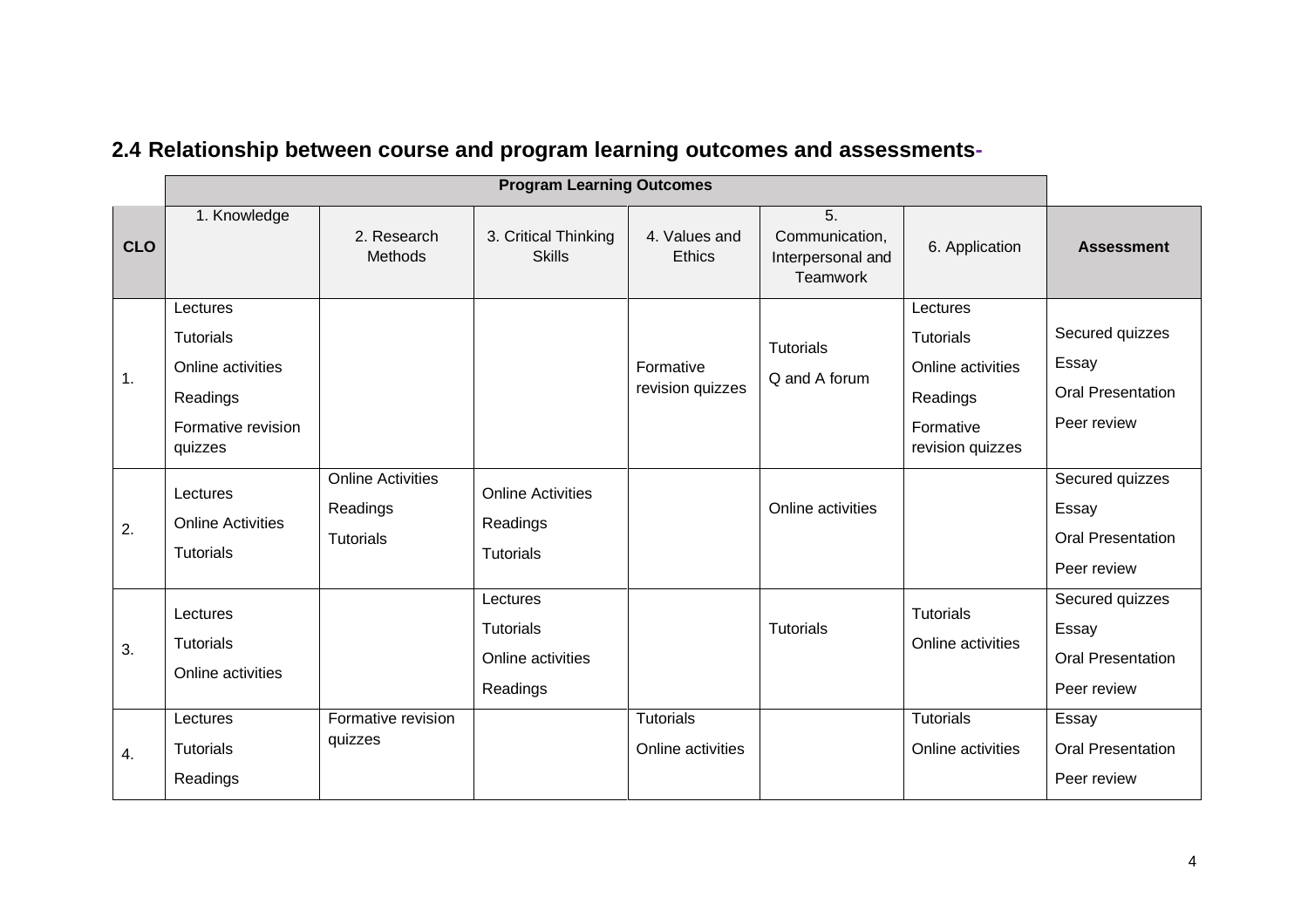| 5. |           | Tutorials<br>Online activities |           | Tutorials |                   | Secured quizzes<br>Essay<br><b>Oral Presentation</b> |
|----|-----------|--------------------------------|-----------|-----------|-------------------|------------------------------------------------------|
|    |           |                                |           |           |                   |                                                      |
|    |           |                                |           |           |                   | Peer review                                          |
|    |           |                                |           |           |                   | Secured quizzes                                      |
|    | Lectures  |                                | Lectures  |           | <b>Tutorials</b>  | Essay                                                |
| 6. | Tutorials |                                | Tutorials |           | Online activities | <b>Oral Presentation</b>                             |
|    |           |                                |           |           |                   | Peer review                                          |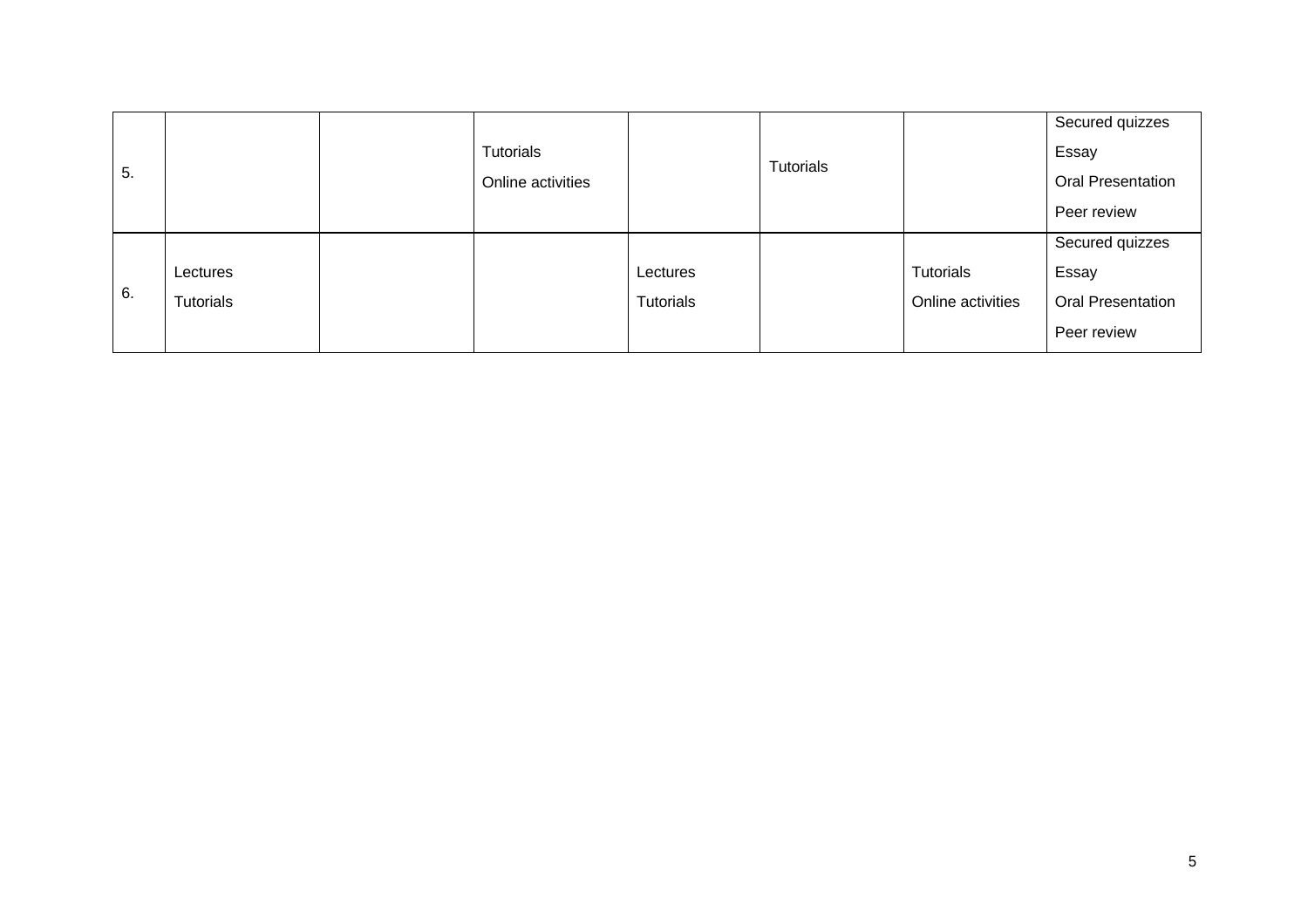## **3. Strategies and approaches to learning**

#### **3.1 Learning and teaching activities**

The course web page is available through the e-learning Moodle site: [https://moodle.telt.unsw.edu.au/login/index.php.](https://moodle.telt.unsw.edu.au/login/index.php) Login with your student number and password, and follow the links to the PSYC page.

The course will be delivered over six weeks, covering six major topic areas. The major topics will be delivered in Weeks 1 to 6, with a new topic presented each week. Students are expected to engage with all materials delivered each week. There will be a combination of formative and summative assessments throughout the course. The expected level of engagement is 18-19 hours per week, including preparation for the "secured" quizzes and written assessments.

Each week students can expect the following:

**Lectures** will be digitally recorded. Links to the lecture recordings will be available on the course web page. Lecture slides will be also available on the Moodle course page. This will be broken down into 5-6 lectures covering the main concepts for each sub-topic of the week

**Online Tutorials** will be held in weeks 1-6. There are six (6), two (2) hour tutorials delivered through Blackboard Collaborate on the Moodle course page each week. All tutorials will be live streamed for synchronous participation and recorded for asynchronous participation, should a student be unable to join the synchronous tutorial at the designated time. Students will be able access the recorded tutorials, for the remainder of the course. Tutorial discussions are based on lecture content and readings. In order to participate in class discussions, you will need to prepare for tutorials by reviewing the available materials.

**Online activities:** Each week there will be a range of online activities, including formative revision quizzes and interactive learning modules using a range of adaptive learning platforms. These activities will allow students to explore the topics of the week in greater depth and provide formative assessment for the students and revision opportunities.

**Readings:** There will be assigned readings each week that cover the major topic of the week. Students will need to complete the readings in order to prepare for the online tutorials.

**The General Discussion Forum** connects students in the course to encourage discussion of weekly content, revision, or topics of interest with each other. Regular engagement in the Forum will help students gain an understanding of the material, critique the contributions of fellow students, and help develop written communication skills.

**The Q and A Discussion Forum** provides students with an opportunity to question and clarify the concepts and ideas mentioned in the lectures. Students are strongly encouraged to engage with this forum by posting questions or comments, and reading, answering, or replying to other student's posts to enhance understanding of the content, critical thinking, and written communication skills.

Formative topic revision quizzes are available for students that provide an opportunity to evaluate understanding of course material on a weekly basis. Timely completion of the weekly quizzes will assist students in gaining a proper understanding of each topic so that this knowledge can be built on in future content. The formative revision quizzes will be available through the MindTap section available on the Moodle course page. **NB: These formative quizzes do not contribute to the student's final grade and are not to be confused with the "secured weekly quizzes".**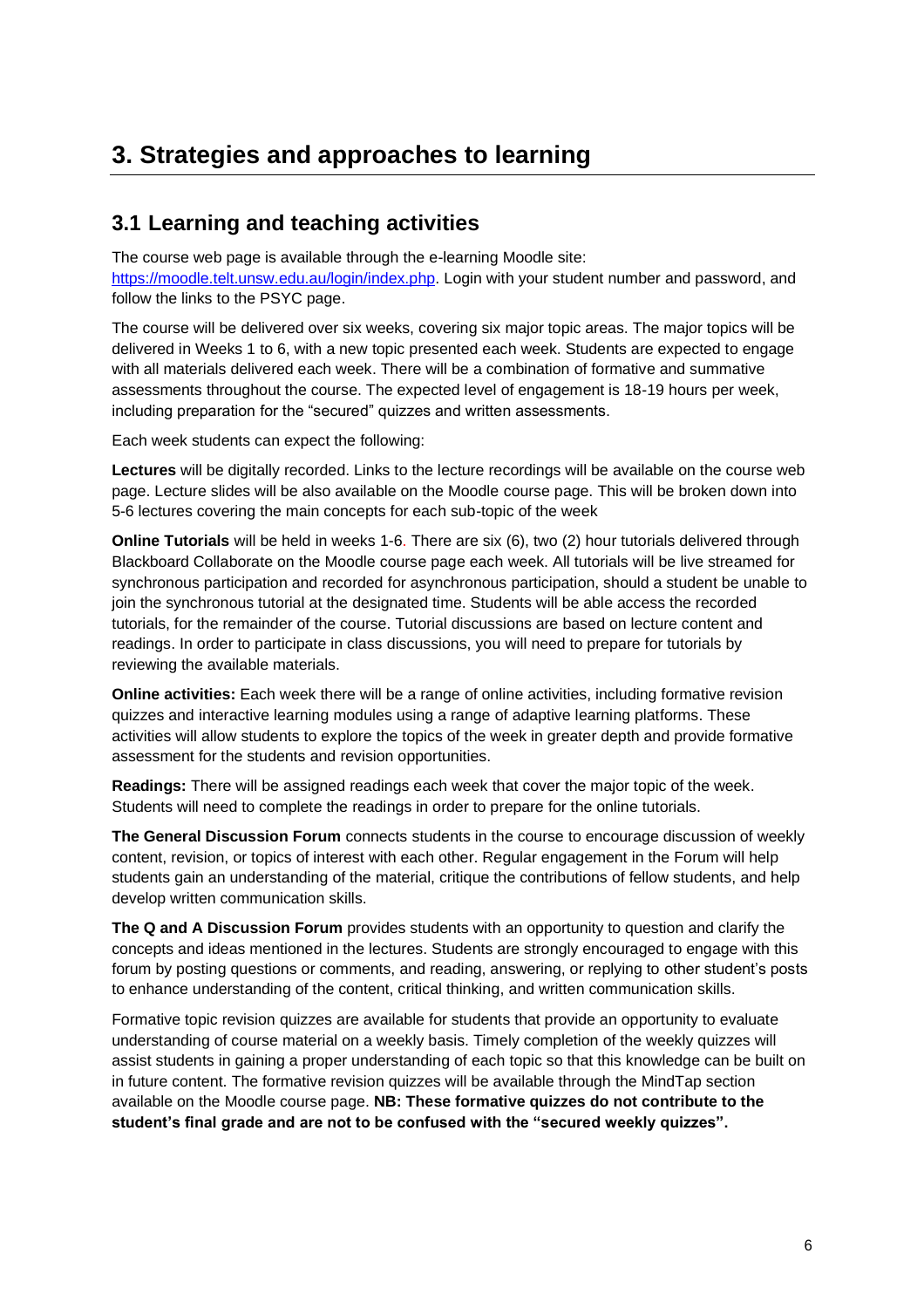#### **3.2 Expectations of students**

Moodle contains lectures, tutorials, content topic materials, assessment materials, and any updated information. You are expected to check Moodle regularly. You are also expected to regularly check your UNSW email. All news updates and announcements will be made on the 'Announcements' forum on the Moodle page and/or by email. It is the student's responsibility to check Moodle and their student emails regularly to keep up to date.

Given that the course content and all assessable components are delivered online, it is the responsibility of the student to ensure that they have access to a computer with a stable internet connection and a browser capable of handling the features of the Moodle eLearning website and any of its content. There will be no special consideration granted due to internet connection or computer issues arising from personal technical issues. If an internet disconnection takes place during an assessment/exam, there will be no way of changing a mark and these will be allocated according to the progress that was saved. To help students establish whether or not their computer/internet access is suitable for the online exam/s, a test quiz is available. This quiz will not contribute to final marks and will be able to be completed multiple times in order to test computer/internet connection prior to assessments/exams.

NOTE: THIS COURSE REQUIRES SIGNIFICANT WEEKLY ASSESSABLE ENGAGEMENT THROUGH MOODLE. Students are expected to engage with all materials delivered each week. There will be a combination of formative and summative assessments throughout the course. **The expected level of engagement is on average 18-19 hours per week** (in the 6-week term). Average engagement levels are as follows (a) **2-2.5 hours** of engagement with the lecture content (5-6 lectures per week); (b) Tutorial attendance, **3 hours** per week including preparation for the tutorial discussion. Note we recommend that you complete the synchronous tutorial, however completion of the recorded asynchronous tutorial will also be accepted; (c) **4.5 hours** to complete the assigned activities, including revision modules; (d) **4.5 hours** to complete the assigned weekly readings, (e) **4- 5 hours** to complete the weekly assessments (secured quizzes) and prepare for the major assessments.

*Under no circumstances will employment be accepted as an excuse not to meet expectations for class participation or assessments.* Remember, the term times are very short, so it is your responsibility to ensure that you do not fall behind with the ongoing assessment demands of the course.

**Tutorial Attendance:** Attendance and participation in tutorials is compulsory. All tutorials will be delivered in an online mode, through Blackboard Collaborate, given that this is a fully online course, it is understood that some students may be unavailable at the designated live tutorial time. Therefore, students will be required to participate in the tutorial in either a synchronous (as the tutorial is streamed live) or asynchronous (a recorded version of the tutorial).

NB: Engagement with online tutorials and timely completion of asynchronous online tutorials is essential in accordance with UNSW Assessment Implementation Procedure.

It is expected that students are aware of UNSW Assessment policy and understand how to apply for special consideration within the framework of the Graduate Diploma Special consideration policies and procedures if they are unable to complete an assignment/exam due to illness and/or misadventure.

It is expected that students have read through the Graduate Diploma in Psychology (5331) Guide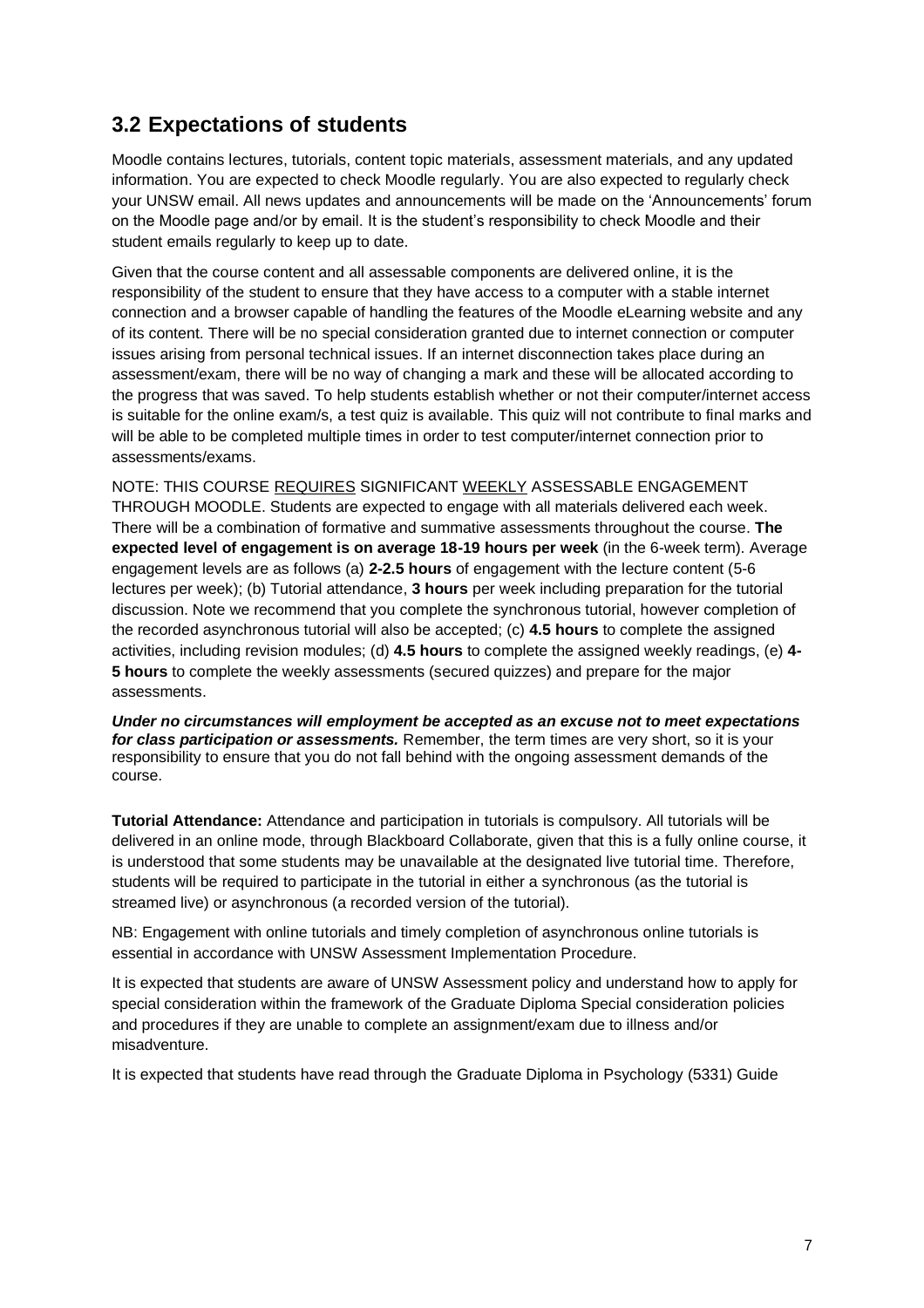## **4. Course schedule and structure**

Each week this course typically consists of 2-2.5 hours of lecture material, 2 hours of face to face tutorials, 4.5 hours of online activities and 4.5 hours of readings. Students are expected to take an additional 5-6 hours each week of self-determined study to complete assessments, readings, and exam preparation.

| Week   | Lecture topic/s                                                                                                                                                             | <b>Tutorial/lab topics</b>                                                                                                                                                                                                                                                                                                          | <b>Online modules</b>                                        | Self-determined<br>activities                                                                                  |
|--------|-----------------------------------------------------------------------------------------------------------------------------------------------------------------------------|-------------------------------------------------------------------------------------------------------------------------------------------------------------------------------------------------------------------------------------------------------------------------------------------------------------------------------------|--------------------------------------------------------------|----------------------------------------------------------------------------------------------------------------|
| Week 1 | Neurobiology<br>Lecture 1 and 2: Basic neuroanatomy<br>Lecture 3 and 4:<br>Psychopharmacology<br>Lecture 5 and 6: Neuroendocrinology                                        | Online tutorial discussion based on<br>lectures and readings. Students<br>will discuss the basics of<br>neuroanatomy. There will be a<br>focus on the structure and<br>communication of neurons and<br>explore the neurobiological effects<br>of a range of pharmacological<br>agents and the influence of<br>hormones on behaviour | Online activities based on lectures and<br>assigned readings | Formative revision<br>quizzes<br>Additional textbook<br>readings<br>Additional textbook<br>resources (Mindtap) |
| Week 2 | <b>Abnormal Psychology</b><br>Lecture 1 and 2: What is abnormal<br>psychology<br>Lecture 3 and 4: Causes and<br>Diagnosis of disorders<br>Lecture 5 and 6: Treatment models | Online tutorial discussion based on<br>lectures and readings. Students<br>discuss a range of mental<br>disorders. There will be a focus on<br>the need for a standardised and<br>evidence based diagnostic tool                                                                                                                     | Online activities based on lectures and<br>assigned readings | Formative revision<br>quizzes<br>Additional textbook<br>readings<br>Additional textbook<br>resources (Mindtap) |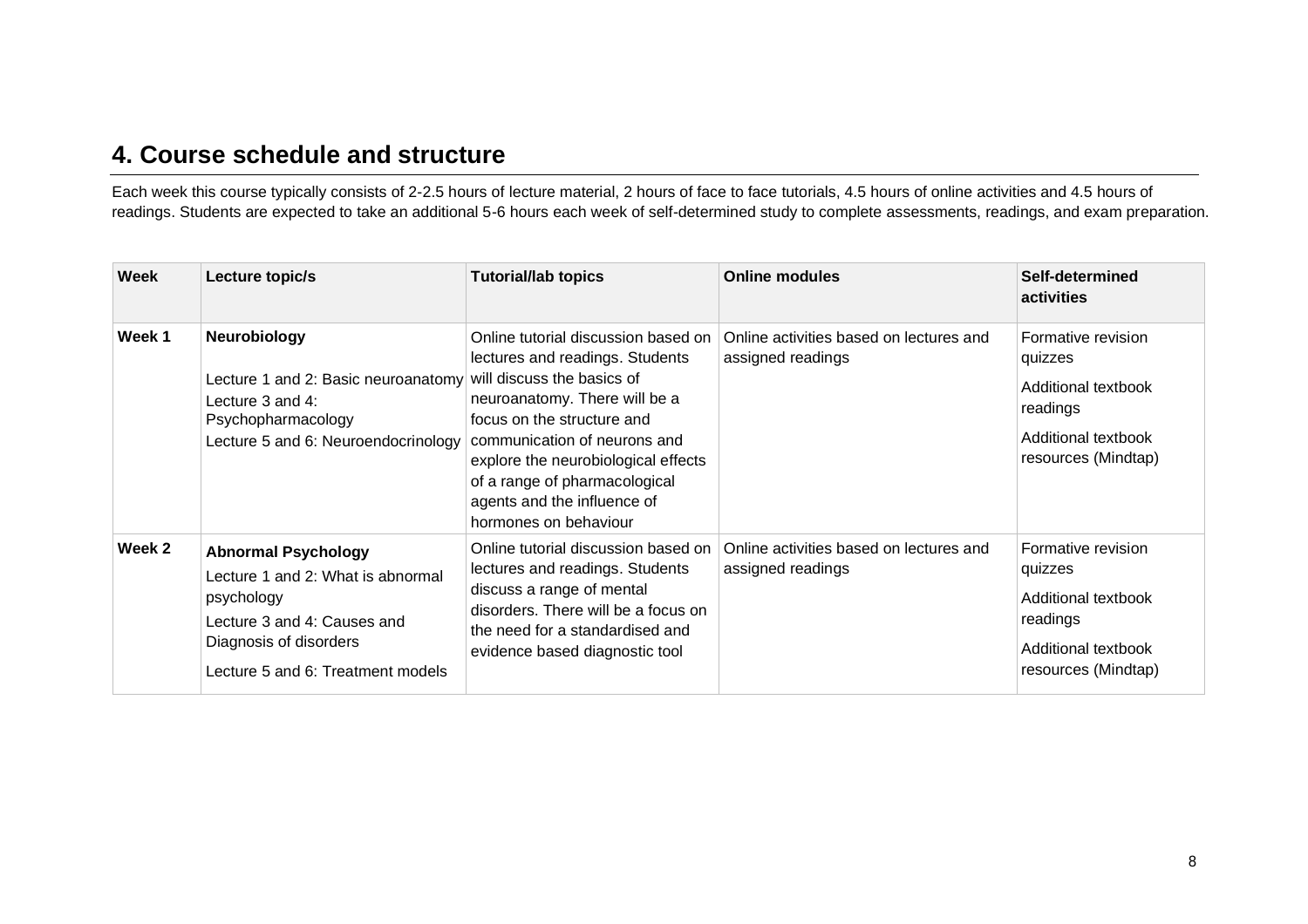| Week 3 | <b>Memory and cognition</b><br>Lecture 1-3: Attention<br>Lecture 4-6: Memory                     | Online tutorial discussion based on<br>lectures and readings. Students will<br>discuss the processes that<br>underpin attention, learning and<br>memory. There will be a focus on<br>the cognitive models which can<br>explain these processes. | Online activities based on lectures and<br>assigned readings | Formative revision<br>quizzes<br>Additional textbook<br>readings<br>Additional textbook<br>resources (Mindtap) |
|--------|--------------------------------------------------------------------------------------------------|-------------------------------------------------------------------------------------------------------------------------------------------------------------------------------------------------------------------------------------------------|--------------------------------------------------------------|----------------------------------------------------------------------------------------------------------------|
| Week 4 | Perception<br>Lecture 1 and 2: Principles of<br>perception<br>Lecture 3 and 4: Visual processing | Online tutorial discussion based on<br>lectures and readings. Students will<br>discuss the basic principles of<br>perception and the physiological<br>basis of sensation, including the<br>physical and neural explanations                     | Online activities based on lectures and<br>assigned readings | Formative revision<br>quizzes<br>Additional textbook<br>readings                                               |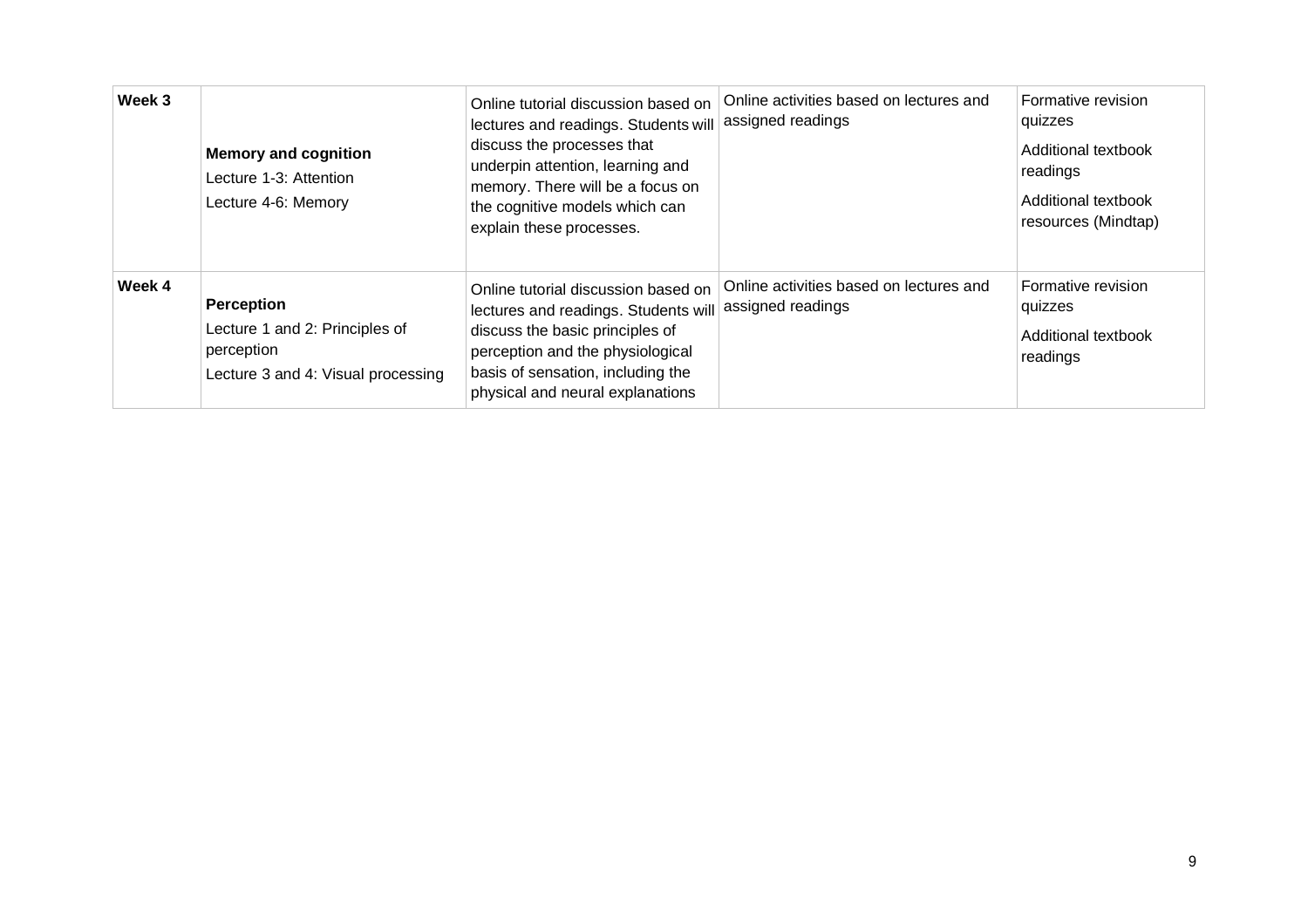|        | Lecture 5 and 6: Influences on<br>perception                                                                                                                                                    | for visual, auditory and kinaesthetic<br>sensation and perception.                                                                                                                                                                                                                |                                                              | Additional textbook<br>resources (Mindtap)                                                                     |
|--------|-------------------------------------------------------------------------------------------------------------------------------------------------------------------------------------------------|-----------------------------------------------------------------------------------------------------------------------------------------------------------------------------------------------------------------------------------------------------------------------------------|--------------------------------------------------------------|----------------------------------------------------------------------------------------------------------------|
| Week 5 | <b>Animal Learning</b><br>Lecture 1 and 2: Basics of animal<br>learning<br>Lecture 3 and 4: Classical<br>conditioning during development<br>Lecture 5 and 6: Extinction and<br>exposure therapy | Online tutorial discussion based on<br>lectures and readings. Students will<br>discuss the basic principles of<br>animal learning with a focus on<br>translational research. There will<br>be a focus on the benefit of animal<br>research for informing clinical<br>practice.    | Online activities based on lectures and<br>assigned readings | Formative revision<br>quizzes<br>Additional textbook<br>readings<br>Additional textbook<br>resources (Mindtap) |
| Week 6 | <b>Consciousness</b><br>Lecture 1 and 2: What is<br>consciousness<br>Lecture 3 and 4: How to study<br>consciousness<br>Lecture 5 and 6: Altered states of<br>consciousness and sleep            | Online tutorial discussion based on<br>lectures and readings. Students will<br>discuss the mind-brain dichotomy<br>and the theories which underpin<br>the study of the mind, with a focus<br>on using current neuroscience<br>techniques for studying<br>consciousness and sleep. | Online activities based on lectures and<br>assigned readings | Formative revision<br>quizzes<br>Additional textbook<br>readings<br>Additional textbook<br>resources (Mindtap) |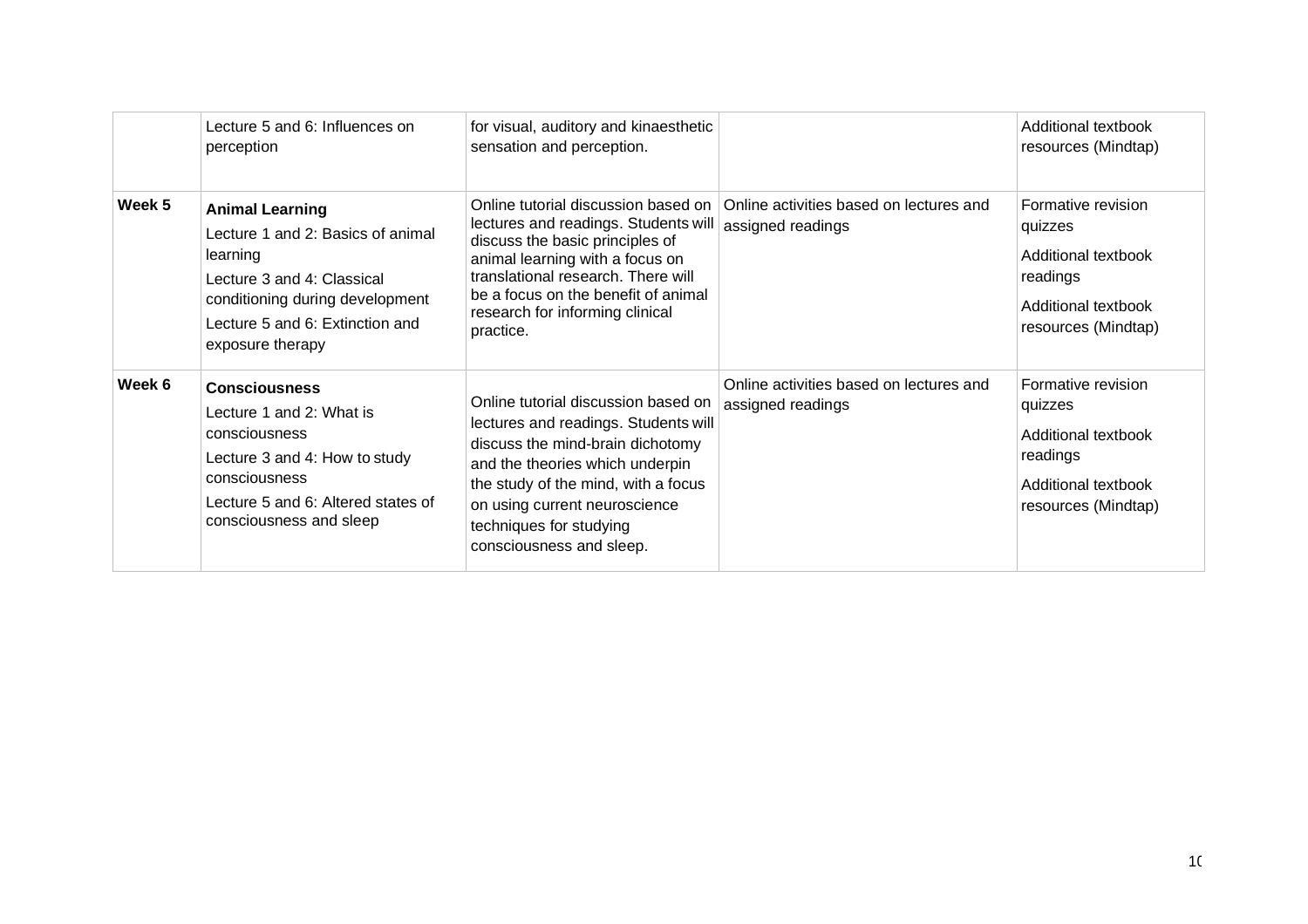## **5. Assessment**

#### **5.1 Assessment tasks**

All assessments in this course have been designed and implemented in accordance with UNSW Assessment Policy.

| <b>Assessment task</b>                                          | Length                          | Weight | <b>Mark</b> | Due date (normally<br>midnight on due<br>date)           |
|-----------------------------------------------------------------|---------------------------------|--------|-------------|----------------------------------------------------------|
| <b>Assessment 1: Secured quizzes</b><br>(cumulative assessment) | 20 MCQ<br>questions<br>per quiz | 20%    | 20          | Sunday 11:59pm<br>week of release<br>(Weeks 1,2,3,4,5,6) |
| <b>Assessment 2: Essay</b>                                      | 1500                            | 50%    | 100         | Sunday Week 3                                            |
| <b>Assessment 3: Oral presentation</b>                          | 10 minutes                      | 25%    | 100         | Sunday Week 5                                            |
| <b>Assessment 4: Peer Review</b>                                | 500                             | 5%     | 5           | Friday Week 6                                            |

**Assessment 1: "Secured" Quizzes 20%:** Students will be required to complete 6 quizzes under official exam conditions. These quizzes will cover the content of the **lectures and readings.** The quizzes will be held in weeks 1-6 and will cover content presented in the week they are released. The "Secured" quizzes form part of a continuous assessment. The quiz will be released on Thursday of week and will remain open until Sunday 11:59pm of the same week. Each Quiz will include 20 multiple choice questions. The top five grades out of the six quizzes will be used to count towards the final secured quiz grade which accounts for 20% of the course mark.

**Assessment 2: Essay 50%**: The essay will be 1500 words and will focus on exploring the role of stigma in a clinical disorder of the student's choice. This assessment aims to provide students with the opportunity to develop an understanding of evidence-based research and practice.

**Assessment 3: Oral Presentation 25%:** Students will be required to prepare an oral presentation that provides an overview of the current research in an area of their choice covered in the course. Students will be required to upload a video presentation of no more than 10 minutes in length. Students will be graded on the content of the presentation, not the production values of the recording.

**Assessment 4: Peer Review 5%**: Students will be required to provide a peer review of the oral presentation for two fellow students. They will be provided with a marking rubric and given instruction on how to provide constructive and meaningful feedback.

**UNSW grading system:** <https://student.unsw.edu.au/grades>

**UNSW assessment policy:** <https://student.unsw.edu.au/assessment>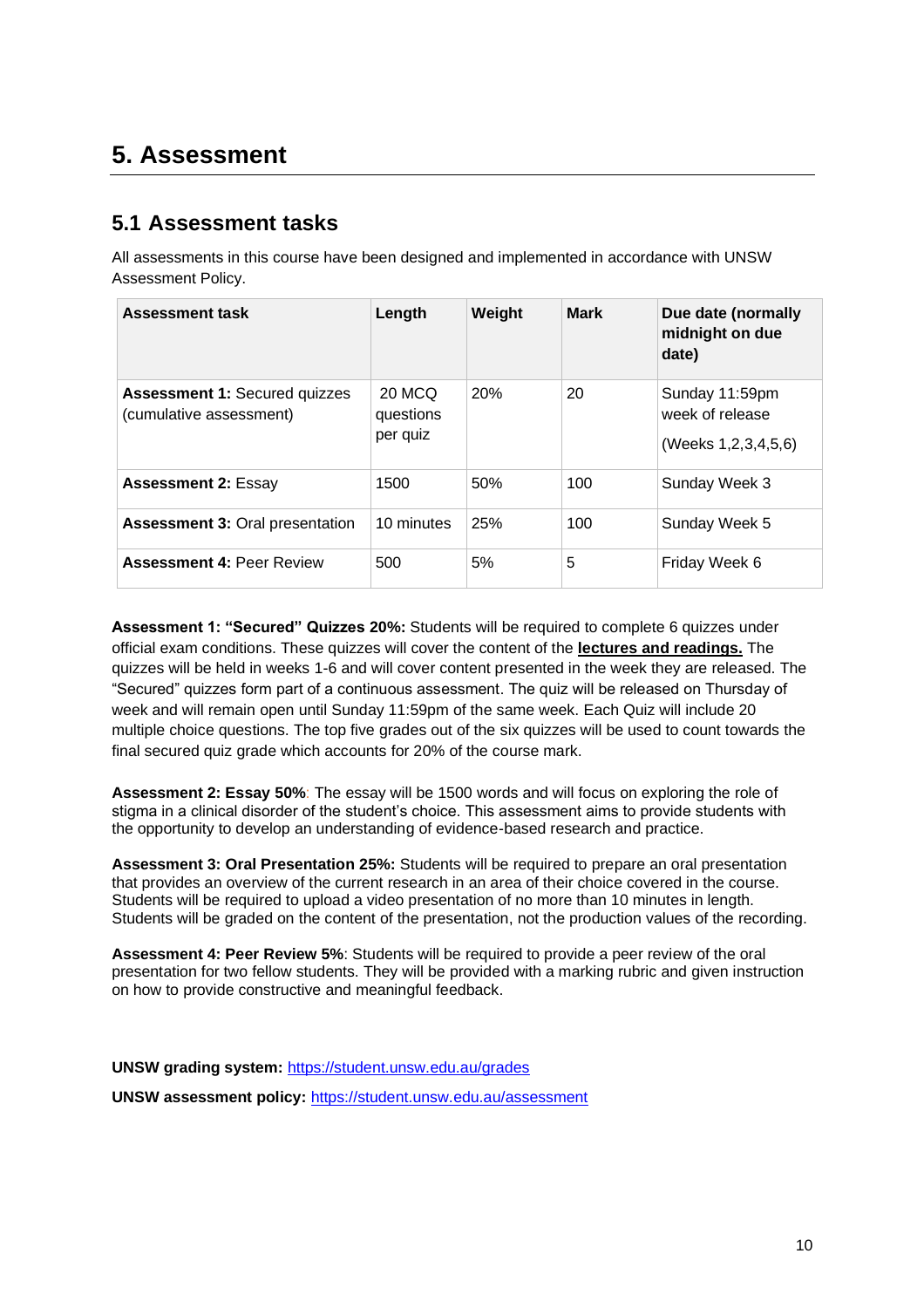#### **5.2 Assessment criteria and standards**

Further details and marking criteria for each assessment will be provided to students closer to the assessment release date (see 4.1: UNSW Assessment Design Procedure).

#### **5.3 Submission of assessment tasks**

**Written assessments:** In accordance with UNSW Assessment Policy written pieces of assessment must be submitted online via Turnitin. No paper or emailed copies will be accepted.

**Late penalties**: deduction of marks for late submissions will be in accordance with the Graduate Diploma in Psychology assessment policy. Students will receive a penalty of 5 marks per day for late submissions, including weekends. For example an assessment due on Sunday and submitted on Tuesday would be considered two days late leading to a penalty of  $5 \times 2 = 10$  from the total assessment mark.

**Special Consideration:** Students who are unable to complete an assessment task by the assigned due date can apply for special consideration. Special consideration applications must be submitted through the special consideration portal available through myUNSW. *UNSW operates under a Fit to Sit/ Submit rule for all assessments. If a student wishes to submit an application for special consideration for an exam or assessment, the application must be submitted prior to the start of the exam or before an assessment is submitted. If a student sits the exam/ submits an assignment, they are declaring themselves well enough to do so.*

Students who have experienced significant illness or misadventure during the assessment period may be eligible. Only circumstances deemed to be outside of the student's control are eligible for special consideration (see - https://student.unsw.edu.au/special-consideration). In the case of take-home assessment tasks, misadventure must occur for at least 3 consecutive days during the assessment period. If approved, students may be given an extended due date to complete take-home assessments

**Alternative assessments**: there will be no alternative assessments due to the intensive nature of the course. Please refer to the Graduate Diploma in Psychology (5331) Guide for policies and procedures relating to misadventure.

**Supplementary examinations:** Students may apply for a supplementary exam, providing that this is not an ongoing issue. If students are unable to engage in all aspects of the course for two weeks or longer, the will be required to submit an application to withdraw from the course without penalty. Please refer to the Graduate Diploma in Psychology (5331) Guide for policies and procedures relating to misadventure.

## **5.4. Feedback on assessment**

Feedback on all pieces of assessment in this course will be provided in accordance with UNSW Assessment Policy.

| <b>Assessment</b> | When                                   | Who                | Where     | <b>How</b> |
|-------------------|----------------------------------------|--------------------|-----------|------------|
| "Secured" Quizzes | Monday<br>following quiz<br>submission | Course<br>convenor | Gradebook | Moodle     |
| Essay             | Friday Week 5                          | Course<br>convenor | Online    | Moodle     |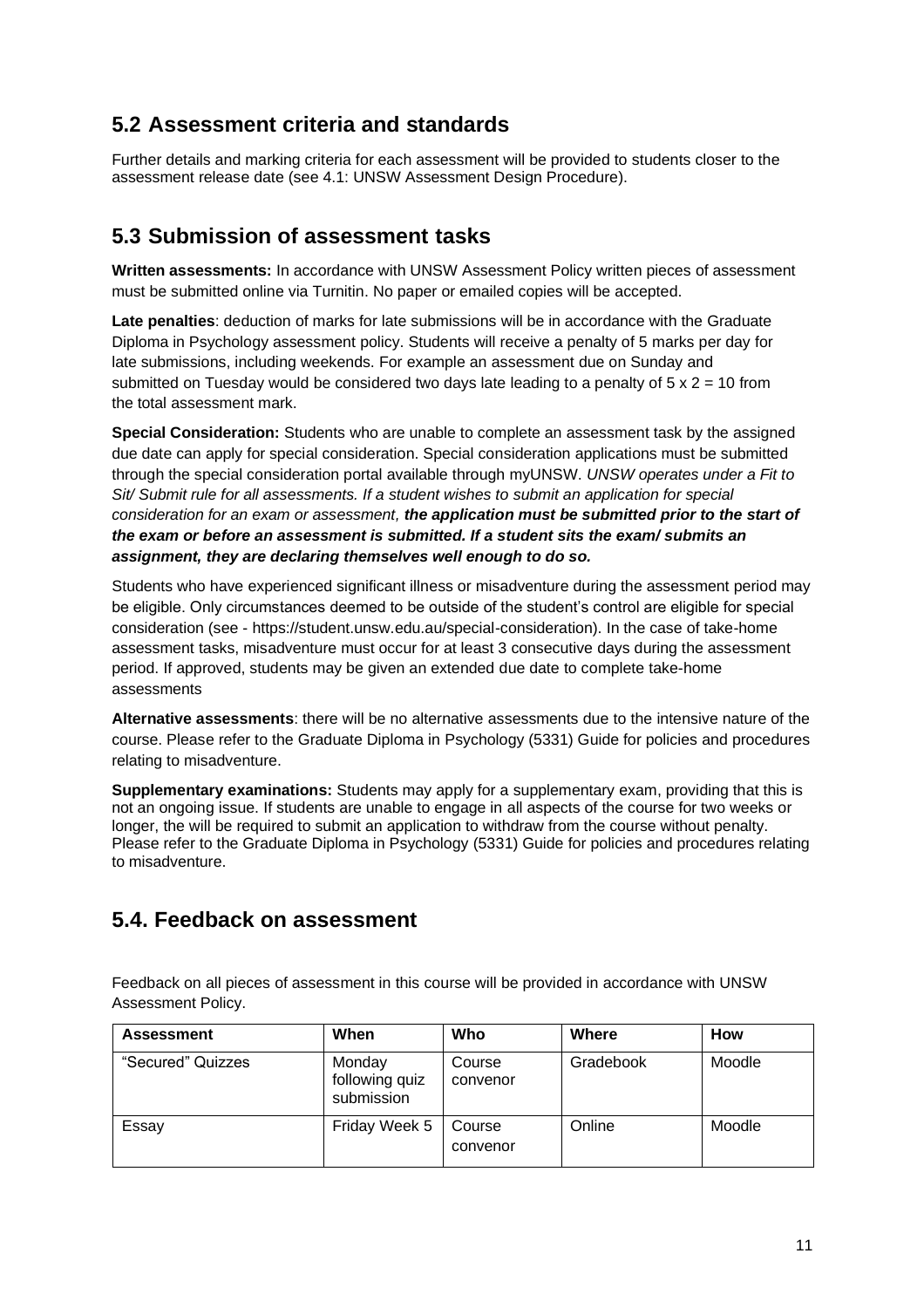| <b>Oral Presentation</b> | <sup>-</sup> uesdav<br>Week 7 | Course<br>convenor | Online | Moodle |
|--------------------------|-------------------------------|--------------------|--------|--------|
| Peer Review              | <b>Sunday Week</b><br>6       | Peers              | Online | Moodle |

## **6. Academic integrity, referencing and plagiarism**

The APA (7<sup>th</sup> edition) referencing style is to be adopted in this course. Students should consult the publication manual itself (rather than third party interpretations of it) in order to properly adhere to APA style conventions. Students do not need to purchase a copy of the manual; it is available in the library or online. This resource is used by assessment markers and should be the only resource used by students to ensure they adopt this style appropriately:

#### **[APA 7th edition.](http://www.apastyle.org/manual/index.aspx)**

**Referencing** is a way of acknowledging the sources of information that you use to research your assignments. You need to provide a reference whenever you draw on someone else's words, ideas or research. Not referencing other people's work can constitute plagiarism.

Further information about referencing styles can be located at<https://student.unsw.edu.au/referencing>

**Academic integrity** is fundamental to success at university. Academic integrity can be defined as a commitment to six fundamental values in academic pursuits**:** honesty, trust, fairness, respect, responsibility and courage.*<sup>1</sup>*At UNSW, this means that your work must be your own, and others' ideas should be appropriately acknowledged. If you don't follow these rules, plagiarism may be detected in your work.

Further information about academic integrity and **plagiarism** can be located at:

- The *Current Students* site <https://student.unsw.edu.au/plagiarism>*,* and
- The *ELISE* training site <http://subjectguides.library.unsw.edu.au/elise/presenting>

The *Conduct and Integrity Unit* provides further resources to assist you to understand your conduct obligations as a student: [https://student.unsw.edu.au/conduct.](https://student.unsw.edu.au/conduct)

| <b>Textbook</b>                   | Psychology: Australia and New Zealand, 2 <sup>nd</sup> Edition. Bernstein,<br>Pooley, Cohen, Gouldthorp, Provost & Cranney (2017).<br>Cengage |
|-----------------------------------|-----------------------------------------------------------------------------------------------------------------------------------------------|
|                                   | E-book copies of the textbook will be provided to students<br>through Moodle along with MindTap additional resources.                         |
| <b>Course information</b>         | Available on Moodle                                                                                                                           |
| <b>Required readings</b>          | Graduate Diploma in Psychology (5331) Guide                                                                                                   |
| <b>Recommended internet sites</b> | <b>UNSW Library</b>                                                                                                                           |

## **7. Readings and resources**

<sup>&</sup>lt;sup>1</sup> International Center for Academic Integrity, 'The Fundamental Values of Academic Integrity', T. Fishman (ed), Clemson University, 2013.